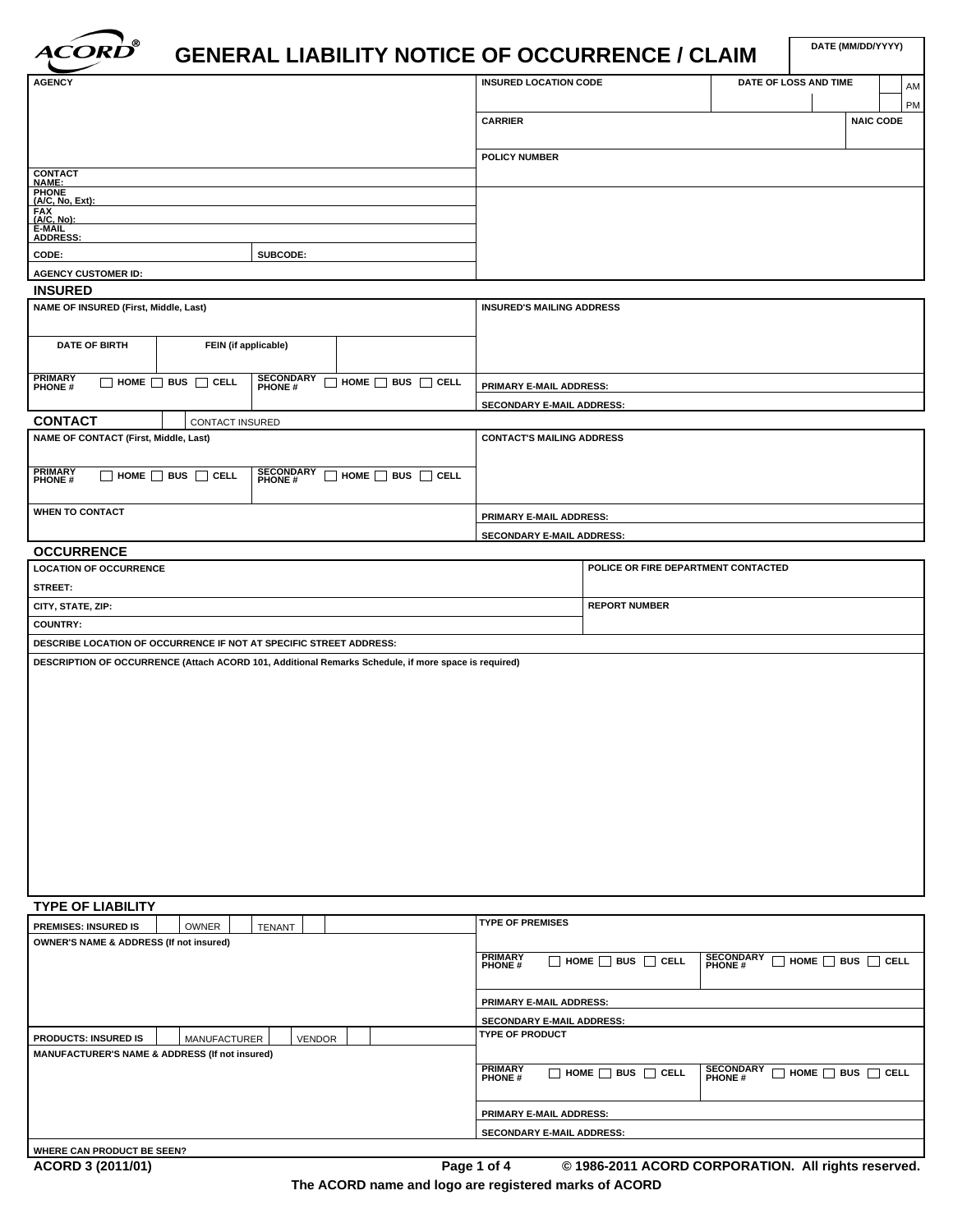#### **INJURED / PROPERTY DAMAGED**

# **AGENCY CUSTOMER ID:**

| <b>NAME &amp; ADDRESS (Injured/Owner)</b>     |  |                                    |                                                                               | <b>EMPLOYER'S NAME &amp; ADDRESS</b>                  |                                 |                                    |                                                                         |  |  |  |  |
|-----------------------------------------------|--|------------------------------------|-------------------------------------------------------------------------------|-------------------------------------------------------|---------------------------------|------------------------------------|-------------------------------------------------------------------------|--|--|--|--|
|                                               |  |                                    |                                                                               |                                                       |                                 |                                    |                                                                         |  |  |  |  |
|                                               |  |                                    |                                                                               |                                                       |                                 |                                    |                                                                         |  |  |  |  |
|                                               |  |                                    |                                                                               |                                                       |                                 |                                    |                                                                         |  |  |  |  |
|                                               |  |                                    |                                                                               |                                                       |                                 |                                    |                                                                         |  |  |  |  |
| <b>PRIMARY</b><br><b>PHONE#</b>               |  | $\Box$ home $\Box$ bus $\Box$ cell | <b>SECONDARY</b><br>$\sqcap$ home $\sqcap$ bus $\sqcap$ cell<br><b>PHONE#</b> |                                                       | <b>PRIMARY</b><br><b>PHONE#</b> | $\Box$ home $\Box$ bus $\Box$ cell | <b>SECONDARY</b><br>$\Box$ HOME $\Box$ BUS $\Box$ CELL<br><b>PHONE#</b> |  |  |  |  |
| <b>PRIMARY E-MAIL ADDRESS:</b>                |  |                                    |                                                                               |                                                       | <b>PRIMARY E-MAIL ADDRESS:</b>  |                                    |                                                                         |  |  |  |  |
| <b>SECONDARY E-MAIL ADDRESS:</b>              |  |                                    |                                                                               | <b>SECONDARY E-MAIL ADDRESS:</b>                      |                                 |                                    |                                                                         |  |  |  |  |
| <b>SEX</b><br><b>AGE</b><br><b>OCCUPATION</b> |  |                                    |                                                                               | <b>DESCRIBE INJURY</b>                                |                                 |                                    |                                                                         |  |  |  |  |
|                                               |  |                                    |                                                                               |                                                       |                                 |                                    |                                                                         |  |  |  |  |
| <b>WHERE TAKEN</b>                            |  |                                    |                                                                               | <b>WHAT WAS INJURED DOING?</b>                        |                                 |                                    |                                                                         |  |  |  |  |
|                                               |  |                                    |                                                                               |                                                       |                                 |                                    |                                                                         |  |  |  |  |
| DESCRIBE PROPERTY (Type, model, etc.)         |  |                                    |                                                                               | <b>ESTIMATE AMOUNT</b><br>WHERE CAN PROPERTY BE SEEN? |                                 |                                    |                                                                         |  |  |  |  |
|                                               |  |                                    |                                                                               |                                                       |                                 |                                    |                                                                         |  |  |  |  |

| <b>WITNESSES</b> |  |  |  |  |
|------------------|--|--|--|--|
|                  |  |  |  |  |

| <b>WITNESSES</b>                                                                   |                                                                                                                                                         |  |  |  |  |  |  |
|------------------------------------------------------------------------------------|---------------------------------------------------------------------------------------------------------------------------------------------------------|--|--|--|--|--|--|
| <b>NAME AND ADDRESS</b>                                                            | <b>PRIMARY</b><br><b>SECONDARY</b><br>$\Box$ HOME $\Box$ BUS $\Box$ CELL<br>$\vert$ home $\Box$ bus $\Box$ cell<br><b>PHONE#</b><br>PHONE #             |  |  |  |  |  |  |
|                                                                                    | <b>PRIMARY E-MAIL ADDRESS:</b>                                                                                                                          |  |  |  |  |  |  |
|                                                                                    | <b>SECONDARY E-MAIL ADDRESS:</b>                                                                                                                        |  |  |  |  |  |  |
| <b>NAME AND ADDRESS</b>                                                            | <b>PRIMARY</b><br><b>SECONDARY</b><br>$\exists$ home $\Box$ bus $\Box$ cell<br>$\mid$ home $\sqcap$ bus $\sqcap$ cell<br><b>PHONE#</b><br><b>PHONE#</b> |  |  |  |  |  |  |
|                                                                                    | <b>PRIMARY E-MAIL ADDRESS:</b>                                                                                                                          |  |  |  |  |  |  |
|                                                                                    | <b>SECONDARY E-MAIL ADDRESS:</b>                                                                                                                        |  |  |  |  |  |  |
| <b>NAME AND ADDRESS</b>                                                            | <b>PRIMARY</b><br><b>SECONDARY</b><br>$\Box$ HOME $\Box$ BUS $\Box$ CELL<br>$\vert$ home $\Box$ bus $\Box$ cell<br><b>PHONE#</b><br><b>PHONE#</b>       |  |  |  |  |  |  |
|                                                                                    | <b>PRIMARY E-MAIL ADDRESS:</b>                                                                                                                          |  |  |  |  |  |  |
|                                                                                    | <b>SECONDARY E-MAIL ADDRESS:</b>                                                                                                                        |  |  |  |  |  |  |
| REMARKS (Attach ACORD 101, Additional Remarks Schedule, if more space is required) |                                                                                                                                                         |  |  |  |  |  |  |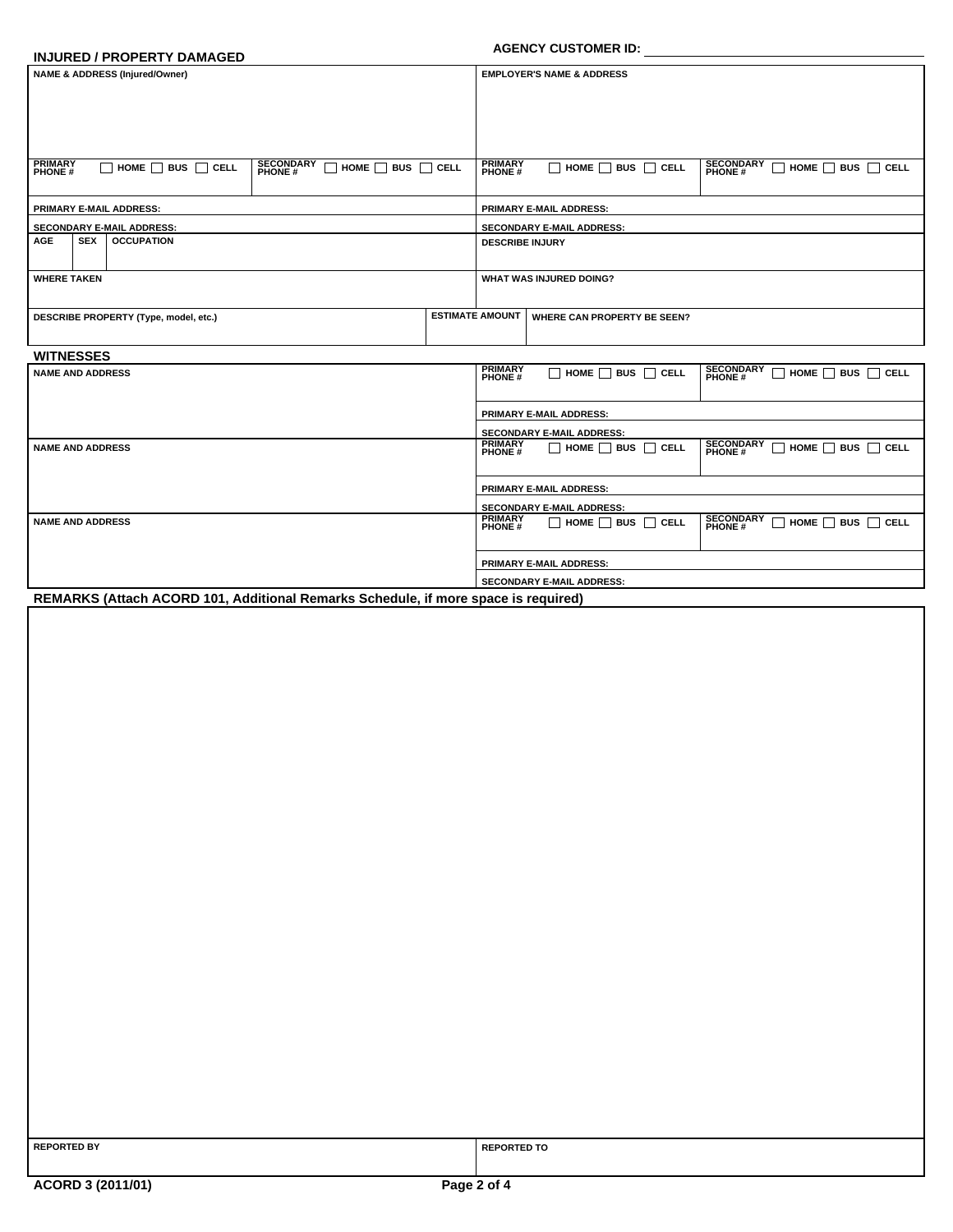### **APPLICABLE IN ALASKA**

A person who knowingly and with intent to injure, defraud, or deceive an insurance company files a claim containing false, incomplete, or misleading information may be prosecuted under state law.

#### **APPLICABLE IN ARIZONA**

For your protection, Arizona law requires the following statement to appear on this form. Any person who knowingly presents a false or fraudulent claim for payment of a loss is subject to criminal and civil penalties.

### **APPLICABLE IN ARKANSAS, DELAWARE, KENTUCKY, LOUISIANA, MAINE, MICHIGAN, NEW JERSEY, NEW MEXICO, NEW YORK, NORTH DAKOTA, PENNSYLVANIA, RHODE ISLAND, SOUTH DAKOTA, TENNESSEE, TEXAS, VIRGINIA, AND WEST VIRGINIA**

Any person who knowingly and with intent to defraud any insurance company or another person, files a statement of claim containing any materially false information, or conceals for the purpose of misleading, information concerning any fact, material thereto, commits a fraudulent insurance act, which is a crime, subject to criminal prosecution and [NY: substantial] civil penalties. In LA, ME, TN, and VA, insurance benefits may also be denied.

## **APPLICABLE IN CALIFORNIA**

For your protection, California law requires the following to appear on this form: Any person who knowingly presents a false or fraudulent claim for payment of a loss is guilty of a crime and may be subject to fines and confinement in state prison.

#### **APPLICABLE IN COLORADO**

It is unlawful to knowingly provide false, incomplete, or misleading facts or information to an insurance company for the purpose of defrauding or attempting to defraud the company. Penalties may include imprisonment, fines, denial of insurance, and civil damages. Any insurance company or agent of an insurance company who knowingly provides false, incomplete, or misleading facts or information to a policy holder or claimant for the purpose of defrauding or attempting to defraud the policy holder or claimant with regard to a settlement or award payable from insurance proceeds shall be reported to the Colorado Division of Insurance within the Department of Regulatory Agencies.

# **APPLICABLE IN THE DISTRICT OF COLUMBIA**

Warning: It is a crime to provide false or misleading information to an insurer for the purpose of defrauding the insurer or any other person. Penalties include imprisonment and/or fines.

#### **APPLICABLE IN FLORIDA**

Pursuant to S. 817.234, Florida Statutes, any person who, with the intent to injure, defraud, or deceive any insurer or insured, prepares, presents, or causes to be presented a proof of loss or estimate of cost or repair of damaged property in support of a claim under an insurance policy knowing that the proof of loss or estimate of claim or repairs contains any false, incomplete, or misleading information concerning any fact or thing material to the claim commits a felony of the third degree, punishable as provided in S. 775.082, S. 775.083, or S. 775.084, Florida Statutes.

#### **APPLICABLE IN HAWAII**

For your protection, Hawaii law requires you to be informed that presenting a fraudulent claim for payment of a loss or benefit is a crime punishable by fines or imprisonment, or both.

#### **APPLICABLE IN IDAHO**

Any person who knowingly and with the intent to injure, defraud, or deceive any insurance company files a statement of claim containing any false, incomplete or misleading information is guilty of a felony.

#### **APPLICABLE IN INDIANA**

A person who knowingly and with intent to defraud an insurer files a statement of claim containing any false, incomplete, or misleading information commits a felony.

## **APPLICABLE IN KANSAS**

Any person who, knowingly and with intent to defraud, presents, causes to be presented or prepares with knowledge or belief that it will be presented to or by an insurer, purported insurer, broker or any agent thereof, any written statement as part of, or in support of, an application for the issuance of, or the rating of an insurance policy for personal or commercial insurance, or a claim for payment or other benefit pursuant to an insurance policy for commercial or personal insurance which such person knows to contain materially false information concerning any fact material thereto; or conceals, for the purpose of misleading, information concerning any fact material thereto commits a fraudulent insurance act.